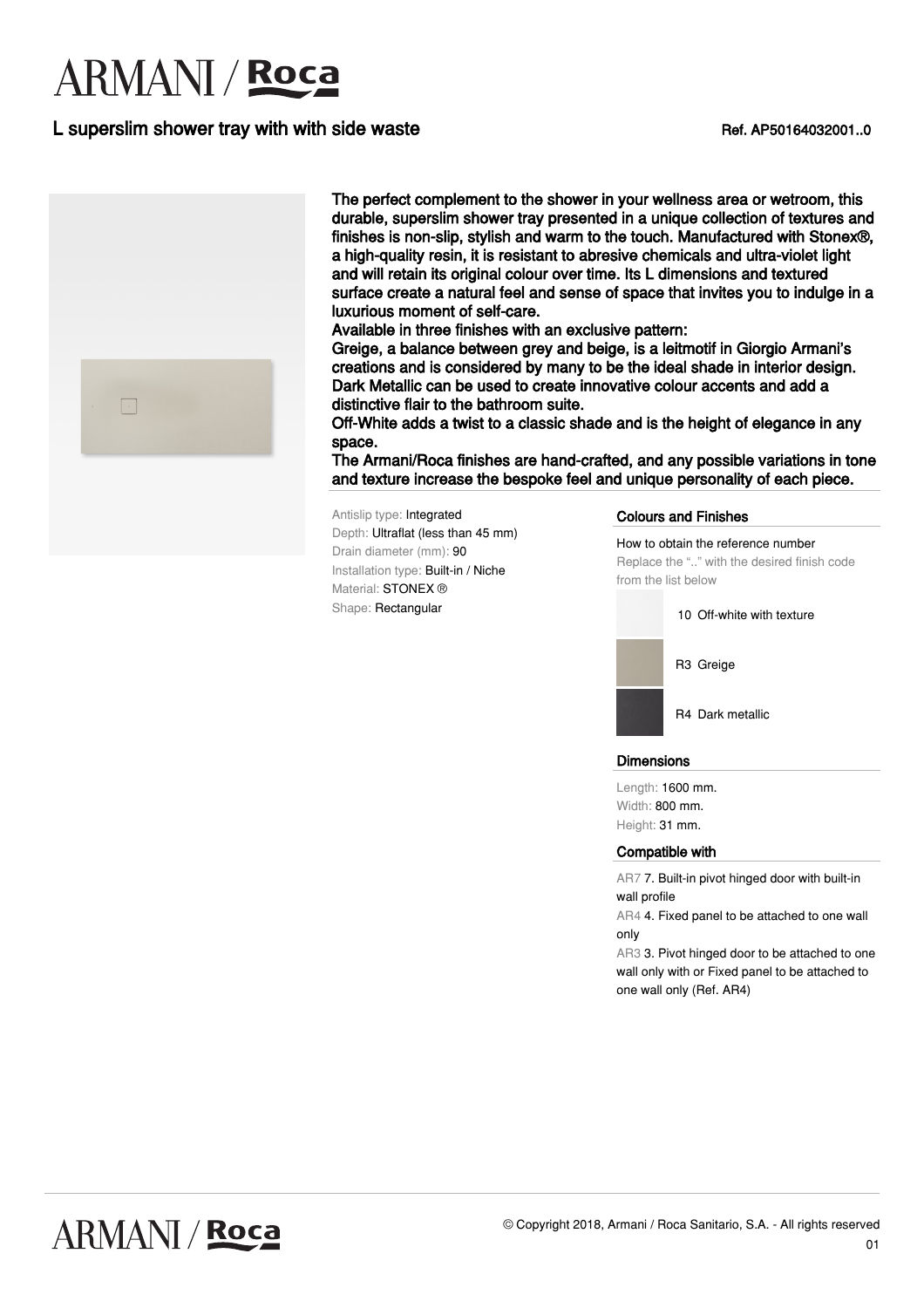

### L superslim shower tray with with side waste **Example 2016** Ref. AP50164032001..0

### Technical drawings